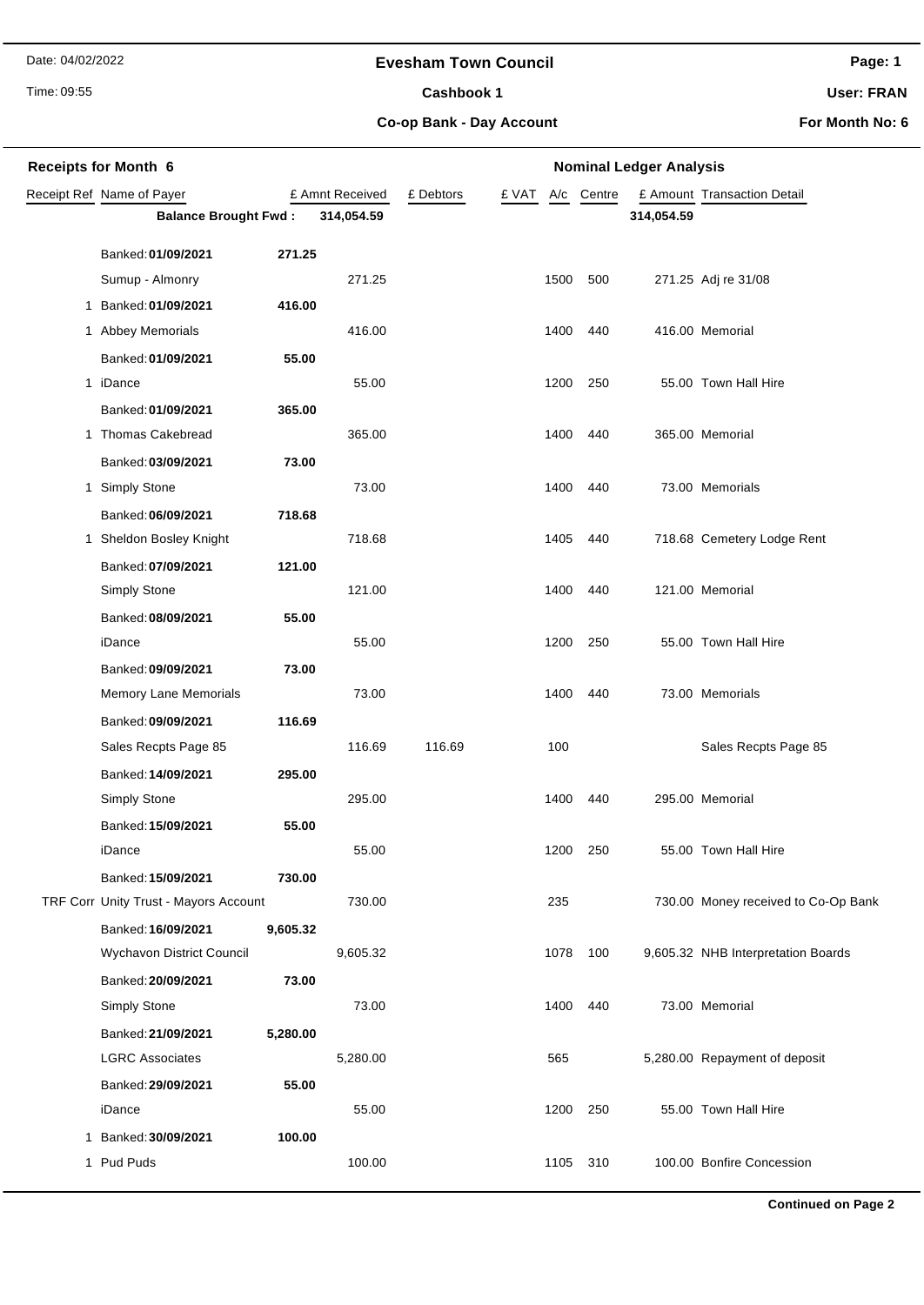Date: 04/02/2022

Time: 09:55

#### **Evesham Town Council**

Cashbook 1

**Page: 2**

**User: FRAN**

**Co-op Bank - Day Account**

**For Month No: 6**

| <b>Receipts for Month 6</b>      | <b>Nominal Ledger Analysis</b> |           |            |      |            |                    |                                     |  |
|----------------------------------|--------------------------------|-----------|------------|------|------------|--------------------|-------------------------------------|--|
| Receipt Ref Name of Payer        | £ Amnt Received                | £ Debtors | £ VAT      |      | A/c Centre |                    | £ Amount Transaction Detail         |  |
|                                  |                                |           |            |      |            |                    |                                     |  |
| Banked: 30/09/2021               |                                |           |            |      |            |                    |                                     |  |
|                                  | 308,909.00                     |           |            |      |            |                    |                                     |  |
| <b>Wychavon District Council</b> | 308,909.00                     |           |            | 1076 | 100        | 308,909.00 Precept |                                     |  |
| Page 7 Banked: 30/09/2021        | 3,886.54                       |           |            |      |            |                    |                                     |  |
| Sales Recpts Page 86             | 3.886.54                       | 3.886.54  |            | 100  |            |                    | Sales Recpts Page 86                |  |
| SumUp Banked: 30/09/2021         | 2,014.58                       |           |            |      |            |                    |                                     |  |
| SumUp Sumup - Almonry            | 801.00                         |           |            | 1500 | 500        |                    | 801.00 Reconciled to Total Receipts |  |
| SumUp Sumup - Almonry            | 327.08                         |           |            | 1505 | 500        |                    | 327.08 Reconciled to total receipts |  |
| SumUp Sumup - Almonry            | 326.73                         |           | 54.46 1505 |      | 500        |                    | 272.27 Reconciled to total receipts |  |
| SumUp Sumup - Almonry            | 150.94                         |           |            | 1515 | 500        |                    | 150.94 Reconciled to total receipts |  |
| SumUp Sumup - Almonry            | 76.95                          |           |            | 1520 | 500        |                    | 76.95 GBAP                          |  |
| SumUp Sumup - Almonry            | 366.44                         |           |            | 1200 | 250        |                    | 366.44 Reconciled to total receipts |  |
| SumUp Sumup - Almonry            | $-6.19$                        |           |            | 4100 | 110        |                    | -6.19 Reconciled to total receipts  |  |
| SumUp Sumup - Almonry            | $-28.37$                       |           |            | 4900 | 500        |                    | -28.37 Credit Card Facility Fees    |  |
| <b>Total Receipts for Month</b>  | 333,268.06                     | 4,003.23  | 54.46      |      |            | 329,210.37         |                                     |  |
| <b>Cashbook Totals</b>           | 647,322.65                     | 4,003.23  | 54.46      |      |            | 643,264.96         |                                     |  |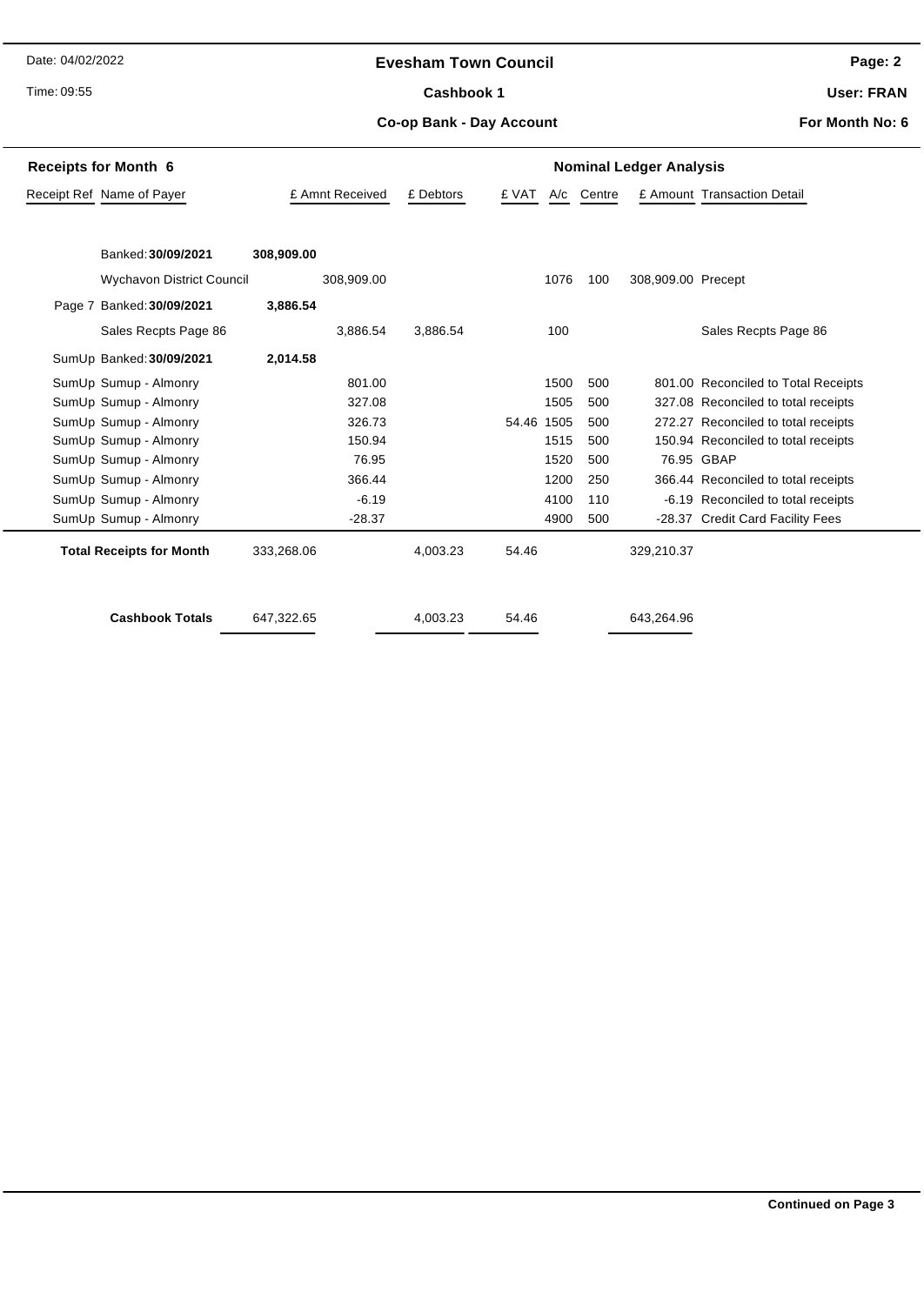#### **Evesham Town Council**

Time: 09:55

#### Cashbook 1

**Page: 3**

**User: FRAN**

## **Co-op Bank - Day Account**

**For Month No: 6**

|                          | <b>Payments for Month 6</b>                           |                        | <b>Nominal Ledger Analysis</b> |                 |       |            |            |  |                                        |
|--------------------------|-------------------------------------------------------|------------------------|--------------------------------|-----------------|-------|------------|------------|--|----------------------------------------|
| Date                     | Payee Name                                            | Reference £ Total Amnt |                                | £ Creditors     | £ VAT |            | A/c Centre |  | £ Amount Transaction Detail            |
|                          |                                                       |                        |                                |                 |       |            |            |  |                                        |
|                          |                                                       |                        |                                |                 |       |            |            |  |                                        |
| 01/09/2021               | Driver & Vehicle Licensing Age                        | DD 1 Sep               | 24.06                          | 24.06           |       | 500        |            |  | Vehicle Tax Reg BK65KFX                |
| 01/09/2021               | Wychavon DC                                           | DD                     | 36.00                          |                 |       | 4215       | 420        |  | 36.00 NNDR A/c 500103609               |
| 01/09/2021               | Wychavon District Council                             | DD 9 Serp              | 454.00                         | 454.00          |       | 500        |            |  | Rates TC Office Full Year              |
| 01/09/2021               | Wychavon District Council                             | DD 6 Sep               | 43.00                          | 43.00           |       | 500        |            |  | <b>NNDR Bengeworth Cem</b>             |
| 01/09/2021               | Wychavon District Council                             | DD 10 Sep              | 948.00                         | 948.00          |       | 500        |            |  | <b>NNDR The Almonry</b>                |
| 01/09/2021               | <b>Wychavon District Council</b>                      | DD 2 Sep               | 18.00                          | 18.00           |       | 500        |            |  | NNDR Hampton Cem                       |
| 01/09/2021               | Wychavon District Council                             | DD 7 Sep               | 122.00                         | 122.00          |       | 500        |            |  | <b>NNDR Waterside Cem</b>              |
| 01/09/2021               | <b>Wychavon District Council</b>                      | DD 8 Sep               | 359.00                         | 359.00          |       | 500        |            |  | <b>NNDR Town Hall</b>                  |
| 01/09/2021               | Wychavon District Council                             | DD 3 Sep               | 30.00                          | 30.00           |       | 500        |            |  | <b>NNDR Ad Roundabout</b><br>Listers   |
|                          | 01/09/2021 Wychavon District Council                  | DD 4 Sep               | 30.00                          | 30.00           |       | 500        |            |  | NNDR Ad Roundabout Vale<br>Link        |
| 01/09/2021               | Saint-Gobain Building Disribut                        | 7.30                   | 7.30                           | 7.30            |       | 500        |            |  | Cement                                 |
| 01/09/2021               | SumUp Payments Limited                                | 1                      | 50.97                          | 50.97           |       | 500        |            |  | <b>Card Readers</b>                    |
| 01/09/2021               | <b>Wychavon District Council</b>                      | 4                      | $-43.00$                       | $-43.00$        |       | 500        |            |  | <b>NNDR Bengeworth Cem</b>             |
| 01/09/2021               | Wychavon District Council                             | 5                      | $-948.00$                      | $-948.00$       |       | 500        |            |  | NNDR The Almonry                       |
| 01/09/2021               | <b>Wychavon District Council</b>                      | 6                      | $-122.00$                      | $-122.00$       |       | 500        |            |  | <b>NNDR Waterside Cem</b>              |
| 01/09/2021               | <b>Wychavon District Council</b>                      | $\overline{7}$         | $-359.00$                      | $-359.00$       |       | 500        |            |  | <b>NNDR Town Hall</b>                  |
| 01/09/2021               | Wychavon District Council                             | 8                      | $-30.00$                       | $-30.00$        |       | 500        |            |  | <b>NNDR Ad Roundabout</b><br>Listers   |
| 01/09/2021               | Wychavon District Council                             | 9                      | $-30.00$                       | $-30.00$        |       | 500        |            |  | <b>NNDR Ad Roundabout Vale</b><br>Link |
| 02/09/2021               | Mrs JP James                                          | <b>TRANS</b>           | 20.00                          |                 |       | 1200       | 250        |  | 20.00 Refund re payment in error       |
| 02/09/2021               | <b>LHR Property Partnership</b>                       | 1                      | 62.24                          | 62.24           |       | 500        |            |  | <b>Electricity Recharge</b>            |
| 02/09/2021               | Mrs P D Bennett                                       | 2                      | 7.60                           | 7.60            |       | 500        |            |  | <b>Almonry Retail</b>                  |
| 02/09/2021               | Nick kilby Sound                                      | 3                      | 75.00                          | 75.00           |       | 500        |            |  | PA System                              |
| 02/09/2021               | <b>Avonround Tree Surgery</b>                         | 4                      | 100.00                         | 100.00          |       | 500        |            |  | <b>Removal of Tree</b>                 |
| 02/09/2021 Water Plus    |                                                       | 2                      | 60.65                          | 60.65           |       | 500        |            |  | Waterside Lodge Water                  |
| 02/09/2021               | Waterplus                                             | 3                      | 77.12                          | 77.12           |       | 500        |            |  | Waterside Cemetery Water               |
|                          |                                                       |                        |                                |                 |       |            |            |  |                                        |
| 02/09/2021<br>02/09/2021 | <b>Water Plus</b><br><b>Harper Collins Publishers</b> | 4<br>5                 | 220.10<br>77.75                | 220.10<br>77.75 |       | 500<br>500 |            |  | <b>Almonry Water</b>                   |
|                          |                                                       |                        |                                |                 |       |            |            |  | Almonry books                          |
|                          | 02/09/2021 Office Depot International Ltd             | 6                      | 344.04                         | 344.04          |       | 500        |            |  | 505552/Office Depot<br>Internatio      |
|                          | 02/09/2021 Office Depot International Ltd             | 7                      | 133.39                         | 133.39          |       | 500        |            |  | 744270/NO 11 SEP/Office<br>Depot       |
| 02/09/2021               | <b>Water Plus</b>                                     | 8                      | 206.11                         | 206.11          |       | 500        |            |  | Water Common Road                      |
| 02/09/2021               | Office Depot International Ltd                        | 9                      | 104.68                         | 104.68          |       | 500        |            |  | Stationery                             |
| 02/09/2021               | Office Depot International Ltd                        | 10                     | 94.50                          | 94.50           |       | 500        |            |  | Stationery                             |
| 02/09/2021               | <b>BHGS Ltd</b>                                       | 11                     | 34.50                          | 34.50           |       | 500        |            |  | Grounds Equipment                      |
| 02/09/2021               | Mr F Spencer                                          | <b>BACS</b>            | 264.00                         |                 |       | 9999       |            |  | 264.00 Cemetery Grant Refund           |
| 03/09/2021               | Co-operative Bank                                     | DD                     | 10.00                          |                 |       | 4100       | 110        |  | 10.00 Service Charge                   |
| 03/09/2021               | Co-operative Bank                                     | DD                     | 12.60                          |                 |       | 4100       | 110        |  | 12.60 Commission                       |
| 06/09/2021               | Co-operative Bank                                     | DD                     | 1.00                           |                 |       | 4100       | 110        |  | 1.00 Frequent Statement Charge         |
| 06/09/2021               | <b>Fuel Card Services Ltd</b>                         | 12                     | 46.34                          | 46.34           |       | 500        |            |  | <b>Fuel Card</b>                       |
| 06/09/2021               | Opus Energy                                           | 13                     | 236.88                         | 236.88          |       | 500        |            |  | <b>Almonry Electric</b>                |
| 07/09/2021               | Peninsula Business Services Lt                        | 1                      | 52.09                          | 52.09           |       | 500        |            |  | U002411473/NO 18<br>SEP/Peninsula      |
| 07/09/2021               | Paul Moss - Inperspextive                             | 2                      | 30.98                          | 30.98           |       | 500        |            |  | <b>Collection Display</b>              |
| 07/09/2021               | Winchcombe Walkers                                    | 3                      | 12.50                          | 12.50           |       | 500        |            |  | <b>Isbourne Guides</b>                 |
|                          |                                                       |                        |                                |                 |       |            |            |  |                                        |

**Continued on Page 4**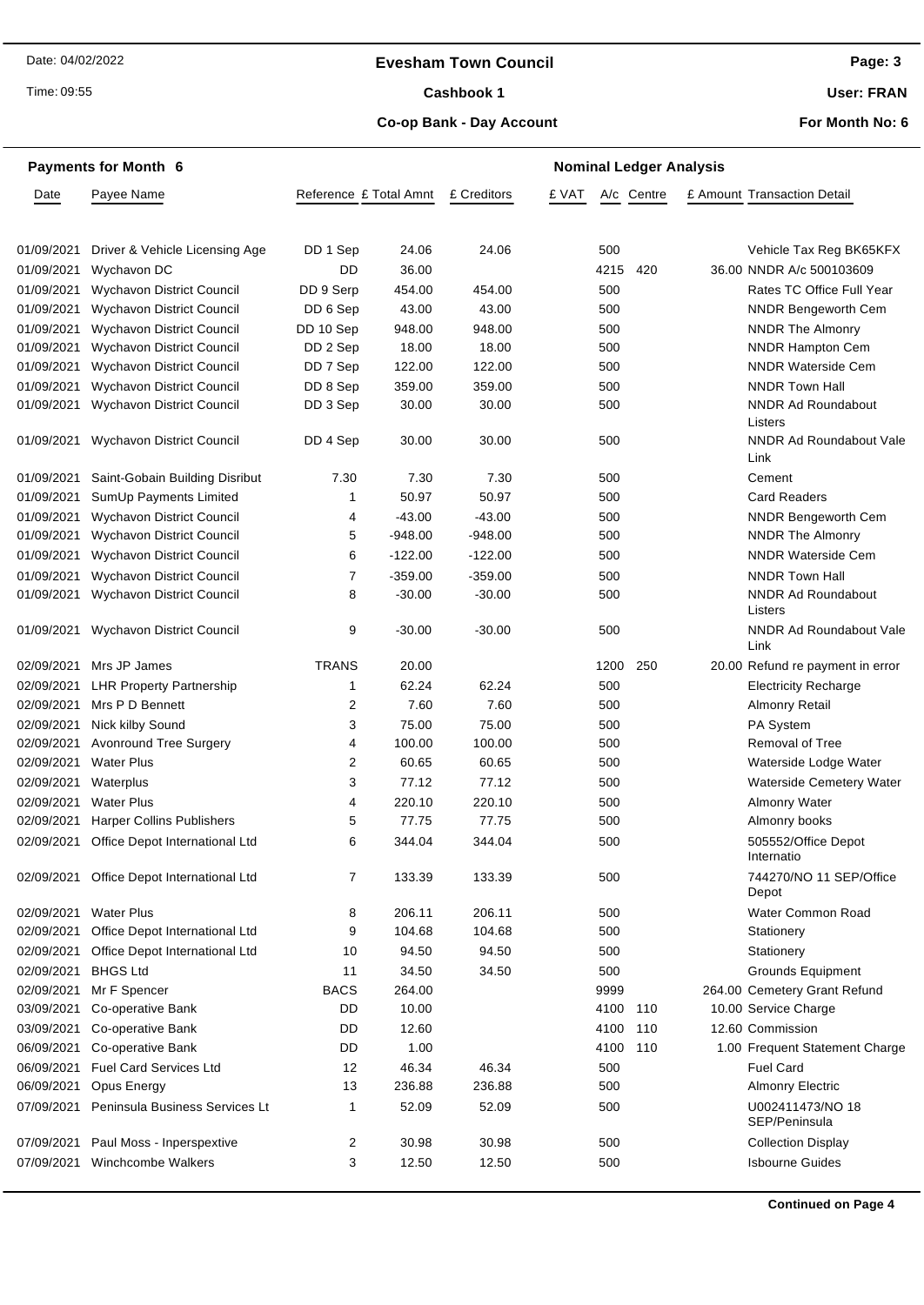#### **Evesham Town Council**

Time: 09:55

# Cashbook 1

**Page: 4**

**User: FRAN**

**Co-op Bank - Day Account**

**For Month No: 6**

|            | <b>Payments for Month 6</b>         |                        |           | <b>Nominal Ledger Analysis</b> |       |      |            |  |                                   |  |  |
|------------|-------------------------------------|------------------------|-----------|--------------------------------|-------|------|------------|--|-----------------------------------|--|--|
| Date       | Payee Name                          | Reference £ Total Amnt |           | £ Creditors                    | £ VAT |      | A/c Centre |  | £ Amount Transaction Detail       |  |  |
| 07/09/2021 | <b>Bauer Consumer</b>               | DD                     | 3.90      |                                |       | 4095 | 110        |  | 3.90 Payment Error Refunded in    |  |  |
|            |                                     |                        |           |                                |       |      |            |  | Oct                               |  |  |
| 07/09/2021 | Peninsula Business Services Lt      | 1                      | 0.11      | 0.11                           |       | 500  |            |  | U002411473/NO 18<br>SEP/Peninsula |  |  |
| 10/09/2021 | Quadient UK Ltd                     | 10/09                  | 196.93    | 196.93                         |       | 500  |            |  | Postage recredit                  |  |  |
| 10/09/2021 | W Stafford - The Art Pad            | 4                      | 34.20     | 34.20                          |       | 500  |            |  | <b>Almonry Commission Retail</b>  |  |  |
| 10/09/2021 | <b>PHX Security Ltd</b>             | 5                      | 42.00     | 42.00                          |       | 500  |            |  | Call out - Alarm Activation       |  |  |
| 10/09/2021 | <b>TTB Supplies</b>                 | 6                      | 46.55     | 46.55                          |       | 500  |            |  | Bin bags, toilet rolls etc.       |  |  |
| 10/09/2021 | Simon De Montfort Society           | 7                      | 47.39     | 47.39                          |       | 500  |            |  | <b>Almonry Retail</b>             |  |  |
| 10/09/2021 | <b>Wychavon District Council</b>    | 8                      | 52.78     | 52.78                          |       | 500  |            |  | <b>Recycling Bins</b>             |  |  |
| 10/09/2021 | Rohan Goonewardena                  | 9                      | 57.00     | 57.00                          |       | 500  |            |  | <b>Almonry Retail</b>             |  |  |
| 10/09/2021 | Worcestershire Calc                 | 10                     | 60.00     | 60.00                          |       | 500  |            |  | <b>Member Training</b>            |  |  |
| 10/09/2021 | Vale of Evesham Historical Soc      | 11                     | 82.42     | 82.42                          |       | 500  |            |  | <b>Almonry Retail</b>             |  |  |
| 10/09/2021 | <b>Keycraft Ltd</b>                 | 1                      | 93.10     | 93.10                          |       | 500  |            |  | <b>Almonry Retail</b>             |  |  |
| 10/09/2021 | Wychavon District Council           | 2                      | 180.00    | 180.00                         |       | 500  |            |  | Town Hall Licence                 |  |  |
| 10/09/2021 | Azets Holdings Ltd - Evesham<br>O   | 3                      | 228.00    | 228.00                         |       | 500  |            |  | <b>Accounting Services</b>        |  |  |
| 10/09/2021 | Smart Cut Itd                       | 4                      | 240.00    | 240.00                         |       | 500  |            |  | Roundabout Grass cutting          |  |  |
| 10/09/2021 | Microshade Business<br>Consultant   | 5                      | 307.00    | 307.00                         |       | 500  |            |  | <b>File Hosting Service</b>       |  |  |
| 10/09/2021 | <b>Gecom Solutions Ltd</b>          | 6                      | 462.00    | 462.00                         |       | 500  |            |  | Monitor and Docking station       |  |  |
| 10/09/2021 | <b>SLCC Enterprises Ltd</b>         | 7                      | 568.80    | 568.80                         |       | 500  |            |  | <b>SLCC Conference</b>            |  |  |
| 10/09/2021 | Pete Bott Skips Ltd                 | 8                      | 720.00    | 720.00                         |       | 500  |            |  | <b>Skip Hire</b>                  |  |  |
|            | 10/09/2021 Gecom Solutions Ltd      | 9                      | 1,614.00  | 1,614.00                       |       | 500  |            |  | Meeting Owl and Docking<br>Stn    |  |  |
| 10/09/2021 | Newsquest Media Group               | 10                     | 240.00    | 240.00                         |       | 500  |            |  | Advertising                       |  |  |
| 10/09/2021 | Office Depot International Ltd      | 11                     | 42.14     | 42.14                          |       | 500  |            |  | <b>Face Masks</b>                 |  |  |
| 10/09/2021 | Office Depot International Ltd      | 12                     | 63.87     | 63.87                          |       | 500  |            |  | Display Frame                     |  |  |
| 10/09/2021 | <b>BHGS Ltd</b>                     | 13                     | 26.40     | 26.40                          |       | 500  |            |  | Disposable Gloves                 |  |  |
| 10/09/2021 | Microshade Business<br>Consultant   | corr 10/09             | 0.50      | 0.50                           |       | 500  |            |  | <b>File Hosting Service</b>       |  |  |
|            | 13/09/2021 Co-operative Bank        | DD                     | 1.00      |                                |       | 4100 | 110        |  | 1.00 Frequent Statement Fee       |  |  |
|            | 13/09/2021 Fuel Card Services Ltd   | 1                      | 88.54     | 88.54                          |       | 500  |            |  | <b>Fuel Card</b>                  |  |  |
| 13/09/2021 | Peninsula Business Services Lt      | 2                      | 2,212.00  | 2,212.00                       |       | 500  |            |  | <b>HR Almonry</b>                 |  |  |
| 13/09/2021 | Opus Energy                         | 3                      | 15.31     | 15.31                          |       | 500  |            |  | <b>Mess Room Electric</b>         |  |  |
| 13/09/2021 | Opus Energy                         | 4                      | 171.91    | 171.91                         |       | 500  |            |  | <b>Town Hall Electric</b>         |  |  |
| 13/09/2021 | NetWiseUK                           | 1                      | 1,078.80  | 1,078.80                       |       | 500  |            |  | Web Site                          |  |  |
| 13/09/2021 | Dr George Nash                      | $\overline{2}$         | 2,816.00  | 2,816.00                       |       | 500  |            |  | <b>Almonry Survey</b>             |  |  |
| 13/09/2021 | Areca Design Ltd                    | 3                      | 11,088.00 | 11,088.00                      |       | 500  |            |  | <b>Interpretation Boards</b>      |  |  |
| 15/09/2021 | J L Stephens                        | 4                      | 100.00    | 100.00                         |       | 500  |            |  | <b>Clock Winder Stipend</b>       |  |  |
| 15/09/2021 | Smart Cut Itd                       | 5                      | 240.00    | 240.00                         |       | 500  |            |  | Roundabout Grass Cutting          |  |  |
| 15/09/2021 | <b>Avonround Tree Surgery</b>       | 6                      | 250.00    | 250.00                         |       | 500  |            |  | Remove of Hanging Baskets         |  |  |
| 15/09/2021 | The Builders (Cotswolds) Ltd        | $\overline{7}$         | 332.40    | 332.40                         |       | 500  |            |  | Office Shelving                   |  |  |
| 15/09/2021 | W Cleaners                          | 8                      | 1,300.00  | 1,300.00                       |       | 500  |            |  | Cleaning                          |  |  |
| 15/09/2021 | <b>Break Through Communications</b> | 9                      | 4,380.00  | 4,380.00                       |       | 500  |            |  | FOI GDPR-SAR                      |  |  |
| 15/09/2021 | <b>LGRC Associates Ltd</b>          | 10                     | 5,281.44  | 5,281.44                       |       | 500  |            |  | Locum Clerk                       |  |  |
| 15/09/2021 | <b>Harper Collins Publishers</b>    | 11                     | 63.94     | 63.94                          |       | 500  |            |  | Almonry Retail Items              |  |  |
| 15/09/2021 | Office Depot International Ltd      | 1                      | 89.46     | 89.46                          |       | 500  |            |  | Stationery                        |  |  |
| 15/09/2021 | <b>BHGS Ltd</b>                     | 2                      | 33.15     | 33.15                          |       | 500  |            |  | <b>Cemetery Supplies</b>          |  |  |

**Continued on Page 5**